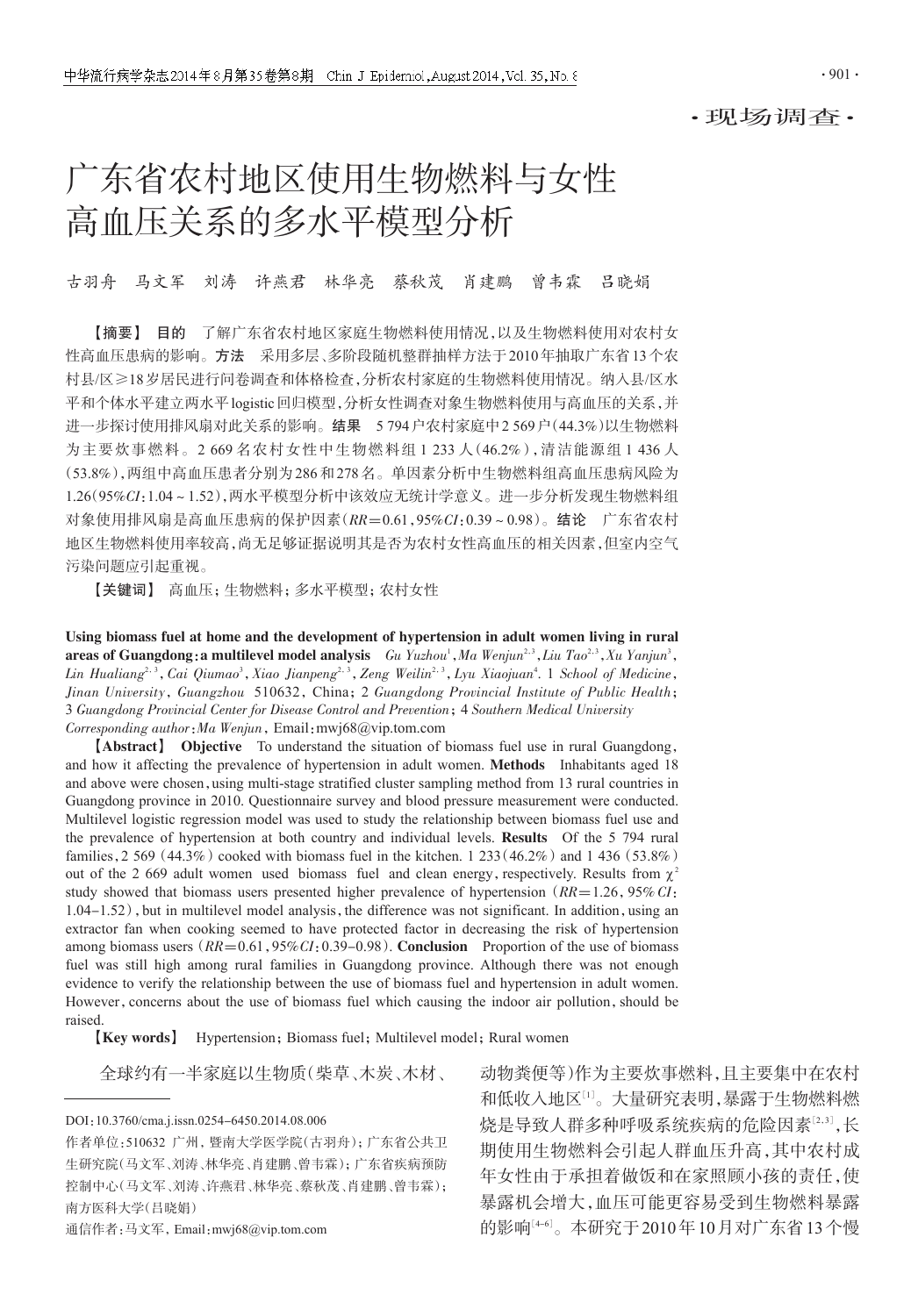性病危险因素农村监测点的家庭生物燃料使用情况 和成年女性高血压患病情况进行调查,并分析以生 物燃料作炊事燃料对农村女性高血压患病的影响。

## 对象与方法

1. 研究对象:根据国家统计局的分类方法,广东 省慢性病危险因素监测县/区中 13 个为农村监测 点。采用容量比例概率抽样法抽样:每个国家监测 点抽取4个乡镇(街道),从中各抽取3个行政村(居 委会);每个省级监测点抽取2个乡镇(街道),从中 各抽取4个行政村(居委会)。抽中的行政村(居委 会)中随机抽取1个村民(居民)小组,国家监测点每 小组随机抽取 50 户家庭,省级监测点每小组抽取 100 户家庭,剔除缺失样本后共纳入 5 794 户家庭, 分析农村家庭生物燃料使用情况。

每户家庭用基什网格(KISH)法确定 1 名≥18 岁家庭成员进行调查,本研究选择其中调查的女性 居民(2 855人)为研究对象,根据变量定义筛选样本 并剔除缺失值后共纳入2 669名对象,分析生物燃料 暴露对高血压患病的影响。

2. 调查方法:采用中国疾病预防控制中心提供 的"中国慢性病及其危险因素监测(2010)"调查问卷 进行调查''。主要内容:①问卷调查:家庭问卷包括 炊事燃料使用情况和通风情况;个人问卷包括人口 统计学资料、吸烟、既往血压状况等。②身体测量: 研究对象静息15 min后测量并记录血压测量值。调 查时间为2010年10月。调查员接受统一培训,调查 期间由专业人员督导,调查表格当日审核,发现问题 及时处理。调查表数据采用EpiData 3.0软件行双录 入和审核。

3. 变量定义及诊断标准:生物燃料组的家庭主 要炊事燃料为柴草、木炭、木材、动物粪便等生物质 燃料。清洁能源组的家庭主要炊事燃料为煤气、液 化石油气、天然气、电能等清洁能源。为避免干扰分 析结果,燃煤和其他燃料(117 户)以及在室外做饭 (52 户)的样本不纳入生物燃料暴露与高血压发病 关系分析中。

根据《中国高血压防治指南 2010》[<sup>8</sup>] 的诊断标 准: SBP≥140 mmHg(1 mmHg=0.133 kPa)和/或 DBP≥90 mmHg 分为高血压组和血压正常组。为 避免既往高血压患者因采取治疗措施控制血压而影 响分析结果,将本次测量血压正常但既往诊断过高 血压的样本(54人)纳入高血压组。

4. 统计学分析:以构成比表示农村家庭燃料使

用情况。生物燃料和清洁燃料两组间基本特征指标 的比较采用t检验和χ<sup>2</sup>检验。采用χ<sup>2</sup>检验对农村女性 生物燃料暴露与高血压患病间关系做单因素分析。 鉴于本研究数据具有层次性,调查对象除存在个体 差异外,在不同监测点之间也可能存在聚集性,故采 用两水平 logistic 回归模型进行进一步分析。首先 以个体为低水平(水平 1),监测点为高水平(水平 2),采用二阶预测性拟似然算法(PQL)'9'拟合不含 解释变量的零模型,检验水平2方差是否具有统计 学意义。然后控制年龄、文化程度、婚姻状况、吸烟 和被动吸烟情况,计算农村女性生物燃料暴露的矫 正OR值。分析排风扇使用对生物燃料组对象高血 压患病风险的修饰作用,排风扇使用与高血压患病 关系的单因素分析采用 χ2检验, 以多因素非条件 logistic回归分析矫正OR值。所有统计分析以双侧 的 P<0.05 为差异有统计学意义,两水平模型分析 采用 MLwiN 2.02 软件,其余分析均采用 SPSS 19.0 软件进行。

#### 结 果

1. 家庭生物燃料使用情况:本研究包括化州市、 徐闻县、英德市、阳西县、南雄市、台山市、连平县、博 罗县、五华县、四会市、斗门区、普宁市、潮安县13个 农村监测点,共纳入5 794户家庭。主要炊事燃料为 生物燃料的家庭有2 569户(44.3%),使用清洁能源 为主的家庭3 004户(51.8%),燃煤和其他燃料的家 庭221户(3.8%)。其中粤西地区如化州市(92.0%)、 徐闻县(88.0%)和阳西县(85.7%)的家庭使用生物 燃料比例较高,粤东地区如普宁市(4.8%)和潮安县 (4.5%)的使用比例较低(表1)。

表1 广东省农村家庭主要炊事燃料情况

| 监测点                                                                                                                                               | 家庭户数  | 家庭主要炊事燃料   |            |           |  |
|---------------------------------------------------------------------------------------------------------------------------------------------------|-------|------------|------------|-----------|--|
|                                                                                                                                                   |       | 生物         | 清洁         | 煤及其他      |  |
| 化州市                                                                                                                                               | 400   | 368(92.0)  | 28(7.0)    | 4(1.0)    |  |
| 徐闻县                                                                                                                                               | 399   | 351(88.0)  | 42(10.5)   | 6(1.5)    |  |
| 英德市                                                                                                                                               | 400   | 351(87.8)  | 44(11.0)   | 5(1.3)    |  |
| 阳西县                                                                                                                                               | 399   | 342(85.7)  | 39(9.8)    | 18(4.5)   |  |
| 南雄市                                                                                                                                               | 600   | 405(67.5)  | 190(31.7)  | 5(0.8)    |  |
| 台山市                                                                                                                                               | 400   | 197(49.3)  | 195(48.8)  | 8(2.0)    |  |
| 连平县                                                                                                                                               | 400   | 129(32.3)  | 267(66.8)  | 4(1.0)    |  |
| 博罗县                                                                                                                                               | 400   | 97(24.3)   | 295(73.8)  | 8(2.0)    |  |
| 五华县                                                                                                                                               | 600   | 132(22.0)  | 347(57.8)  | 121(20.2) |  |
| 四会市                                                                                                                                               | 599   | 114(19.0)  | 484(80.8)  | 1(0.2)    |  |
| 斗门区                                                                                                                                               | 399   | 46(11.5)   | 325(81.5)  | 28(7.0)   |  |
| 普宁市                                                                                                                                               | 398   | 19(4.8)    | 376(94.5)  | 3(0.8)    |  |
| 潮安县                                                                                                                                               | 400   | 18(4.5)    | 372(93.0)  | 10(2.5)   |  |
| 合计                                                                                                                                                | 5 794 | 2569(44.3) | 3004(51.8) | 221(3.8)  |  |
| \\. 60 FI / F W FI \F 30 A.W.<br>$L \leftarrow \Box \Box$ . I . W . Let M<br>$1.1.1$ M $\rightarrow$ 1. $\rightarrow$ $\rightarrow$ $\rightarrow$ |       |            |            |           |  |

注:括号外数据为户数,括号内数据为构成比(%)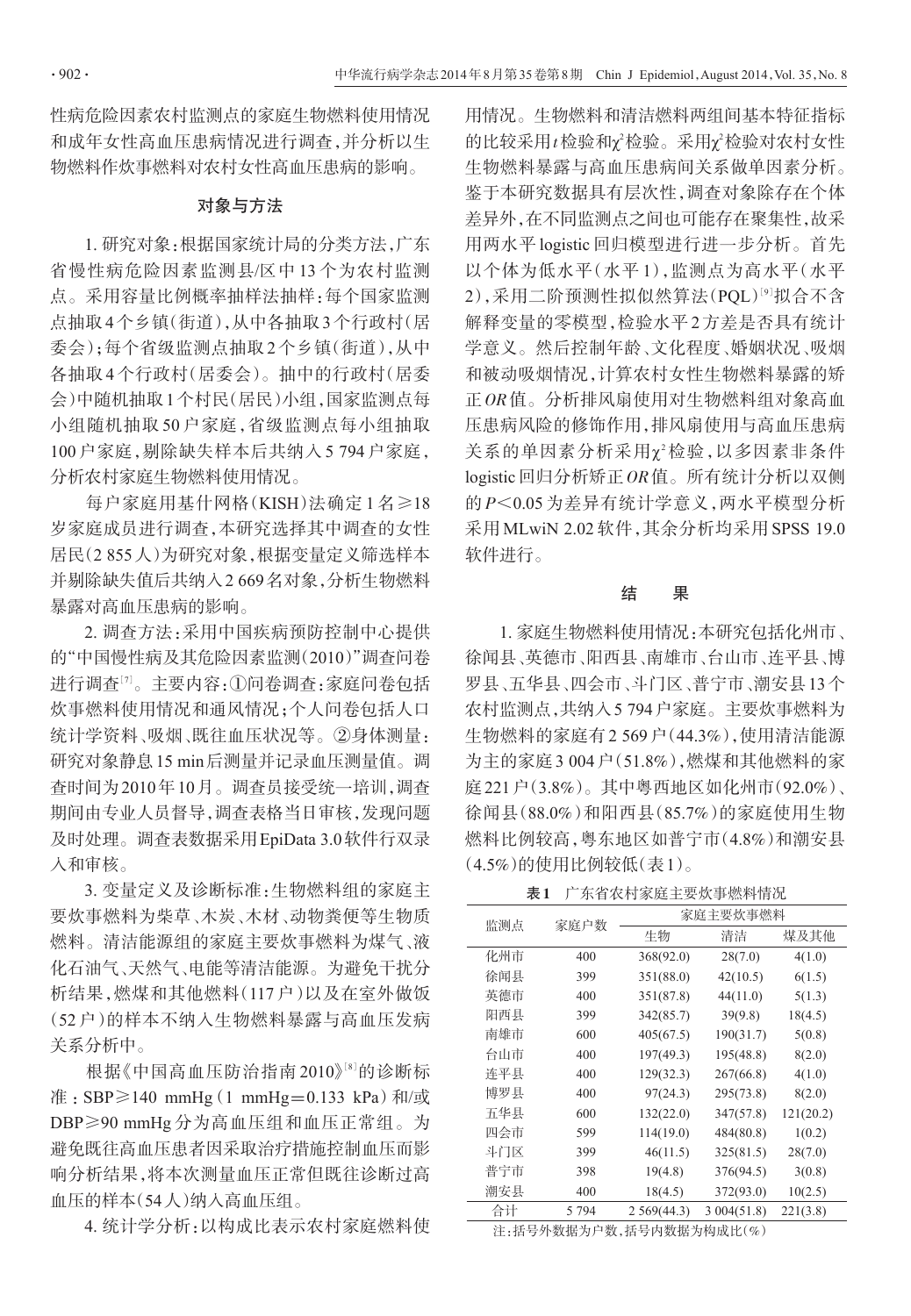共纳入2 669名农村成年女性,其中生物燃料组 1 233人(46.2%),平均年龄为(51.5±15.5)岁,清洁 能源组 1 436 人(53.8%),平均年龄为(45.8±15.3) 岁。与清洁能源组相比,生物燃料组对象平均年龄 较大(P<0.001),未受教育比例(P<0.001)和丧偶 比例(P<0.001)较高,提示将生物燃料作为主要炊 事燃料的农村女性以中老年人群为主(表2)。

| 表2 | 广东省农村地区2669名成年女性一般情况 |  |
|----|----------------------|--|
|    |                      |  |

| 征<br>特         | 调查      | 燃料组       |            |         |
|----------------|---------|-----------|------------|---------|
|                | 人数      | 生物        | 清洁能源       | Р值      |
| 年龄组(岁)         |         |           |            |         |
| $18\sim$       | 309     | 92(7.5)   | 217(15.1)  |         |
| $30 -$         | 489     | 190(15.4) | 299(20.8)  |         |
| $40\sim$       | 699     | 314(25.5) | 385(26.8)  |         |
| $50 -$         | 537     | 264(21.4) | 273(19.0)  |         |
| $60 -$         | 333     | 185(15.0) | 148(10.3)  |         |
| $\geqslant$ 70 | 302     | 188(15.2) | 114(7.9)   |         |
| 教育程度           |         |           |            |         |
| 未受教育           | 561     | 403(32.7) | 158(11.0)  | 参照组     |
| 小学             | 1 1 4 8 | 563(45.7) | 585(40.7)  | < 0.001 |
| 初中             | 735     | 227(18.4) | 508(35.4)  | < 0.001 |
| 高中及以上          | 225     | 40(3.2)   | 185(12.9)  | < 0.001 |
| 婚姻状况           |         |           |            |         |
| 未婚             | 161     | 52(4.2)   | 109(7.6)   | 参照组     |
| 已婚             | 2 1 5 7 | 999(81.0) | 1158(80.6) | 0.001   |
| 分居/离异          | 72      | 29(2.4)   | 43(3.0)    | 0.237   |
| 丧偶             | 263     | 147(11.9) | 116(8.1)   | < 0.001 |
| 其他             | 16      | 6(0.5)    | 10(0.7)    | 0.672   |
| 吸烟及被动吸烟        |         |           |            |         |
| 不吸烟(无被动吸烟)     | 1416    | 699(56.7) | 717(49.9)  | 参照组     |
| 不吸烟(有被动吸烟)     | 1 1 8 8 | 500(40.6) | 688(47.9)  | < 0.001 |
| 吸烟             | 65      | 34(2.8)   | 31(2.2)    | 0.643   |
| 습<br>计         | 2669    | 1 2 3 3   | 1436       |         |

2. 生物燃料暴露与高血压患病的关系:2 669名 女性中,高血压患者564例(21.1%)。其中生物燃料 组286例(23.2%),清洁能源组278例(19.4%),经χ<sup>2</sup> 检验显示,两组患病率差异有统计学意义,生物燃料 组发生高血压的风险高于清洁能源组,OR值为1.26  $(95\%CI:1.04 \sim 1.52)$ 

处于不同监测点的研究对象可能存在一定聚集 性,将监测点作为水平2建立不含解释变量的两水 平零模型,水平 2 方差(σ<sup>2</sup> <sup>u</sup><sup>0</sup>)有统计学意义(表 3)。 因此采用两水平 logistic 回归模型做进一步多因素 分析,考虑生物燃料暴露与高血压患病的关系可能 受到干扰,故控制年龄、教育程度、婚姻状况、吸烟及 被动吸烟。结果显示,生物燃料对高血压患病的影 响无统计学意义 $(OR=0.87, 95\% CI: 0.67 \sim 1.14)$ 。

3. 使用排风扇对生物燃料相关高血压患病风险

| 表3 | 农村女性高血压患病的两水平模型 |
|----|-----------------|
|----|-----------------|

| 项<br>Ħ                  | 估计值     | $S_{\overline{x}}$ | $\gamma^2$ 值 | Р值      |  |
|-------------------------|---------|--------------------|--------------|---------|--|
| 固定部分                    |         |                    |              |         |  |
| 截距 $(\beta_0)$          | $-1.41$ | 011                | 151.80       | < 0.001 |  |
| 随机部分                    |         |                    |              |         |  |
| 水平2方差 $(\sigma^2_{u0})$ | 0.14    | 0.07               | 4.18         | 0.041   |  |
| 水平1尺度参数                 | 1.00    | 0.00               |              |         |  |

的修饰作用:室内的通风状况能影响污染物在室内 的滞留时间,尤其是在做饭时,良好的通风条件能有 效减少燃料燃烧引起室内空气污染对人体的健康影 响。因此进一步探讨排风扇的使用是否存在能改变 生物燃料相关高血压患病风险的修饰作用。

提取生物燃料组研究样本,以零模型检验监测 点之间的聚集性,发现方差不存在统计学意义(未列 出),故不采用两水平模型。剔除使用排风扇变量缺 失值后,纳入1 231名对象,其中183人(14.9%)做饭 时使用了排风扇,χ<sup>2</sup> 检验显示,该部分人群高血压患 病比例较低(P=0.003)。控制年龄、教育程度、婚姻 状况、吸烟及被动吸烟进行多因素 logistic 回归分 析,结果显示,在生物燃料组中,使用排风扇能对高 血压的发生存在保护作用 $(OR=0.61, 95\% CI: 0.39 \sim$ 0.98)。

## 讨 论

本研究显示,广东省农村地区家庭生物燃料使 用率为44.3%,低于上海市农村地区的调查结果[5], 其中韶关南雄市的结果(67.5%)与2003年韶关农村 的结果(69.3%)相似[3]。值得注意的是,处于粤西地 区的化州市、徐闻县和阳西县生物燃料使用率均高 于85%,而处于粤东地区的普宁市和潮安县则使用 率较低,可能与近年来粤东地区经济增长速度加快、 粤西地区经济发展水平较低有关 $^{\text{[10]}}$ 。研究表明炊事 使用生物燃料将引起严重室内空气污染,大大增加 居民的颗粒物暴露水平[11,12],本研究显示,广东省农 村地区生物燃料使用率超过40%,提示近半数居民 健康受到生物燃料相关室内空气污染的影响,可能 引起不容忽视的健康损失。

生物燃料使用对人群健康影响的流行病学研究 多关注于呼吸系统疾病[2,3] ,却很少涉及心血管系 统。近年来有学者发现生物燃料能增加高血压的患 病风险[4-6,11]。如 Baumgartner 等[4]发现生物燃料使 用能引起云南农村女性血压升高,Dutta等[6,11]的研 究结果则显示,印度使用生物燃料的农村妇女患高 血压风险为液化石油气使用者的1.5倍。Lee等[5]还 提出,生物燃料的使用年限越长、用量越多,引起的